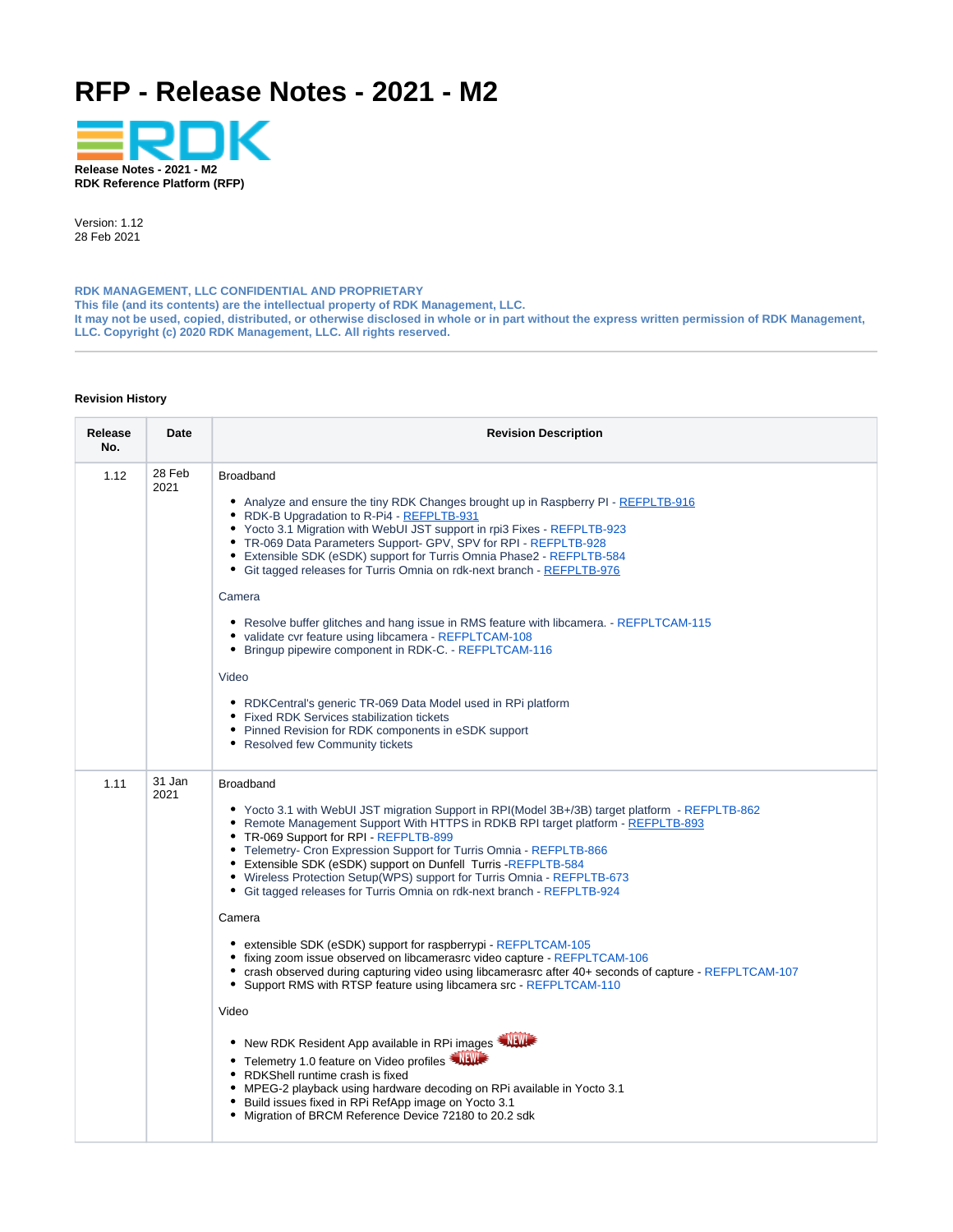| 1.10 | 08 Jan<br>2021 | <b>Broadband</b><br>• Yocto 3.1 Migration and validation of RDKB features with opensync - REFPLTB-836<br>• Git tagged releases for Turris Omnia on rdk-next branch - Dec_30_12_2020<br>• Yocto 3.1 migration Support in RPI(Model 3B+/3B) target platform - REFPLTB-862<br>Camera<br>• Yocto 3.1 Migration on rdk-next branch for RPI - REFPLTCAM-91<br>• Firmware Upgarde with HTTP support for RPI - REFPLTCAM-92<br>• libcamera validation with gst-launch-1.0 -REFPLTCAM-68<br>Video<br>• Extensible SDK for Raspberrypi Platform - REFPLTV-730 NEW<br>• Yocto 3.1 (Dunfell) Migration of RDK-Video profile's yocto builds on rdk-next branch - Phase 2 - REFPLTV-412<br>• Firmware Upgrade on RPi platform from XCONF Server - REFPLTV-759 NEW<br>• Stabilization of RDK Services on RDK-V images - fixed most of the issues - REFPLTV-514                                                                                                                                                                                                                                                                                                                                                                                                                                                       |
|------|----------------|-------------------------------------------------------------------------------------------------------------------------------------------------------------------------------------------------------------------------------------------------------------------------------------------------------------------------------------------------------------------------------------------------------------------------------------------------------------------------------------------------------------------------------------------------------------------------------------------------------------------------------------------------------------------------------------------------------------------------------------------------------------------------------------------------------------------------------------------------------------------------------------------------------------------------------------------------------------------------------------------------------------------------------------------------------------------------------------------------------------------------------------------------------------------------------------------------------------------------------------------------------------------------------------------------------|
| 1.9  | 30 Nov<br>2020 | <b>Broadband</b><br>• RDK Telemetry for Turris omnia reference platform - REFPLTB-664<br>• Yocto 3.1 Migration on rdk-next branch for RPI - REFPLTB-862<br>• Validation on Migration from dunfell to rdk-next on Turris Omnia - REFPLTB-836<br>• Mesh config on R-Pi 4 (Proof of Concept)<br>• Git tagged releases for Turris Omnia on rdk-next branch - Nov_30_11_2020<br>Camera<br>• Support RTSP streaming with RMS in Dunfell branch - REFPLTCAM-86<br>• Validate CVR use case in RPI3 with dunfell branch - REFPLTCAM-82<br>• Support Normal Thumbnail in RPI3 with Dunfell branch - REFPLTCAM-88<br>• Support Firmware upgrade in RPI3 with dunfell branch - REFPLTCAM-87<br>• Smart Home with Security Surveillance Video Streaming (Proof of Concept)<br>• Face detection<br>• Thumbnail support<br>• RTSP Streaming<br>Video<br>• Yocto 3.1 (dunfell) build framework support on rdk-next RPi RDK image builds<br>• Supports generation of both media client and hybrid gateway generic images<br>• Smart Home with Security Surveillance Video Streaming (Proof of Concept)<br>• Thumbnail Notification handling<br>• Picture-in-Picture video playback<br>• IOT device control application<br>• RDK Services on x86 PC Emulator NEW<br>• Supports Controller UI<br>• Services: DeviceInfo, |
| 1.8  | 31 Oct<br>2020 | <b>Broadband</b><br>Yocto 3.1 Turris Omnia - Synchronizing from topic branches to mainstream branches<br>• Synchronizing yocto 3.1 changes in meta-turris layer - REFPLTB-807<br>• Git tagged releases for Turris Omnia on rdk-next branch - Oct_30_10_2020<br>Camera<br>• Validation of RDK-C use cases of CVR, Normal thumbnail and firmware upgrade in RPI-3B+ target. - REFPLTCAM-74<br>• CVR crash issue was fixed - REFPLTCAM-69<br>• Supported firmware upgrade with both ethernet and wifi Mac - REFPLTCAM-77<br>• CVR build issue was fixed - REFPLTCAM-76<br>Video<br>• Firmware Control service on HYB and MC images<br>• Wifi service enabled for HYB images<br>• Yocto 3.1 Migration on rdk-next build - Phase 1<br>• Parsing errors were resolved and RPi specific changes are merged<br>• Supporting Jenkins team to merge Comcast migration changes into rdk-next<br>• meta-wpe layer removal - Supported all images including RefApp image where video and graphics issue fixed<br>• RMF Streamer crash was fixed                                                                                                                                                                                                                                                                    |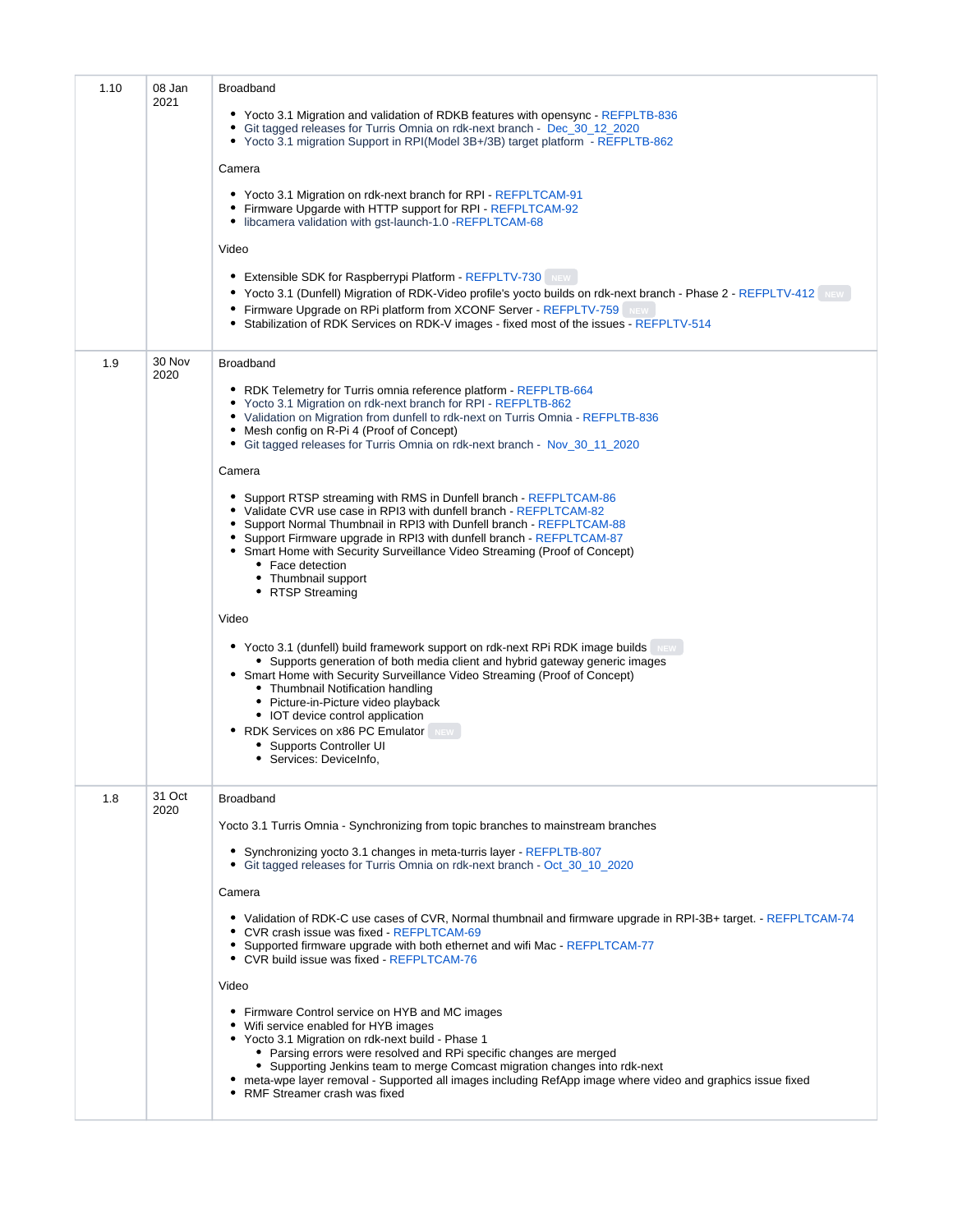| 1.7 | 30 Sep<br>2020 | Support rdk-generic-camera-image for RPI-3 target - REFPLTCAM-67<br>Validate RMS Feature in RPI3 B+ - REFPLTCAM-75<br>Upstream patches in `meta-rdk-camera` - REFPLTCAM-2<br>٠<br>After initial bootup RPI-0 target not up on reboot. - REFPLTCAM-71<br>Graphics and Video rendering issue resolved on RPi for RDK Service integration - REFPLTV-597, REFPLTV-594<br>$\bullet$<br>Bluetooth RDK service enabled for both MediaClient and Hybrid Gateway - REFPLTV-610<br>• RDK Services on RPi Generic MediaClient<br>RDK Services on RPi Generic Hybrid Gateway<br>* Yocto 3.1 Turris Omnia - Synchronizing from topic branches to mainstream branches - REFPLTB-808<br>• Git tagged releases for Turris Omnia on rdk-next branch - Sep_30_09_2020_RDKB_Gateway                                                                                |
|-----|----------------|-------------------------------------------------------------------------------------------------------------------------------------------------------------------------------------------------------------------------------------------------------------------------------------------------------------------------------------------------------------------------------------------------------------------------------------------------------------------------------------------------------------------------------------------------------------------------------------------------------------------------------------------------------------------------------------------------------------------------------------------------------------------------------------------------------------------------------------------------|
| 1.6 | 31 Aug<br>2020 | Updated Release Information, Release Identification for 2020 M8 Release<br>Updated Features supported for this sprint and Community tickets addressed<br>• Yocto 3.1 integration and validation for rdk-generic-camera-image - REFPLTCAM-31 (REFPLTCAM-55, REFPLTCAM-56,<br>REFPLTCAM-57, REFPLTCAM-60)<br>• Telemetry with cron job support - REFPLTB-607<br>• RDKServices on Raspberrypi 's Firebolt ® Media Client Image - REFPLTV-514<br>• Yocto-3.1 Turris-Omnia Opensync Integration with Plume NOC and MeshAgent Support - REFPLTB-750<br>• Git tagged releases for Turris Omnia on rdk-next branch - Aug_31_08_2020                                                                                                                                                                                                                     |
| 1.5 | 31 Jul<br>2020 | Updated Release Information, Release Identification for 2020 M7 Release<br>Updated Features supported for this sprint and Community tickets addressed<br>• Integarted SNMP module in RDKB stack in RPI - REFPLTB-714<br>• RDKB Emulator hal refactoring - REFPLTB-758<br>• Online / Offline status of connected devices on RDKB in R-Pi - REFPLTB-622<br>• Fixed high priority run-time/build time issues: Yocto 3.1 RDK MediaClient Generic Image - REFPLTV-474<br>• Validation and fixes for runtime issues for Yocto 3.1 RDK Hybrid Generic image - REFPLTV-473<br>Integrate yocto3.1 for rdk-generic-camera-image - REFPLTCAM-31<br>• Yocto 3.1 dunfell RDKB build for Turris Omnia: Brought all RDKB feature that are available in rdk-next build - REFPLTB-<br>566<br>• Git tagged release build(rdk-next) for Turris omnia - REFPLTB-680 |
| 1.4 | 30 Jun<br>2020 | Updated Release Information, Release Identification for 2020 M6 Release<br>Updated Features supported for this sprint and Community tickets addressed<br>• Firmware upgrade through XCONF server in Turris Omnia Platform - REFPLTB-665<br>• Added RDKM logo support in UI page and corresponding syndication DM parameters also updated with respect to<br>emulator - REFPLTB-623<br>Added Firmware Upgrade with http protocol support in rpi platform - REFPLTB-659<br>Supported Normal Thumbnail feature for RPI-0 Device - REFPLTCAM-15<br>• Validation and fixes for various runtime/build time failures for rdk-generic-mediaclient-image - REFPLTV-474                                                                                                                                                                                   |
| 1.3 | 29 May<br>2020 | Updated Release Information, Release Identification for 2020 M5 Release<br>Updated Features supported for this sprint and Community tickets addressed<br>vc4graphics and v4l2 enabled for RDK Hybrid Thunder image on RPI platform to resolve MPEG TS streams playback<br>issue - REFPLTV-433<br>• RDK Generic Hybrid image support on RPI platform from yocto 3.1 manifest - REFPLTV-473<br>RDK Generic Mediaclient image support on RPI platform from yocto 3.1 fixing Issues - REFPLTV-474<br>Yocto - 3.1 support in Turris Omnia Target - RDK Broadband generic gateway image - REFPLTB-566<br>٠<br>Implementated the hal-dhcpv4c api's for successfully fetching of Device.DHCPv4.Client.{i} data model tree - REFPLTB-<br>٠<br>635<br>• Supported Firmware Upgrade with XConf server for RDK-C - REFPLTCAM-21                             |
| 1.2 | 30 Apr<br>2020 | Updated Release Information, Release Identification for 2020 M4 Release<br>Updated Features supported for this sprint and Community tickets addressed<br>• Yocto-3.1 core minimal image support in Turris Omnia target (REFPLTB-564)<br>Yocto-3.1 RDK generic media client image support in R-Pi(REFPLTV-412)<br>EMS Refactored to RMS ( REFPLTCAM-11 REFPLTCAM-18 REFPLTCAM-19 REFPLTCAM-20 and REFPLTCAM-2)<br>• CVR Support in AWS cloud through gstreamer kvs sink (REFPLTCAM-10)<br>RDK Telemetry support in Emulator(REFPLTB-563)<br>٠                                                                                                                                                                                                                                                                                                    |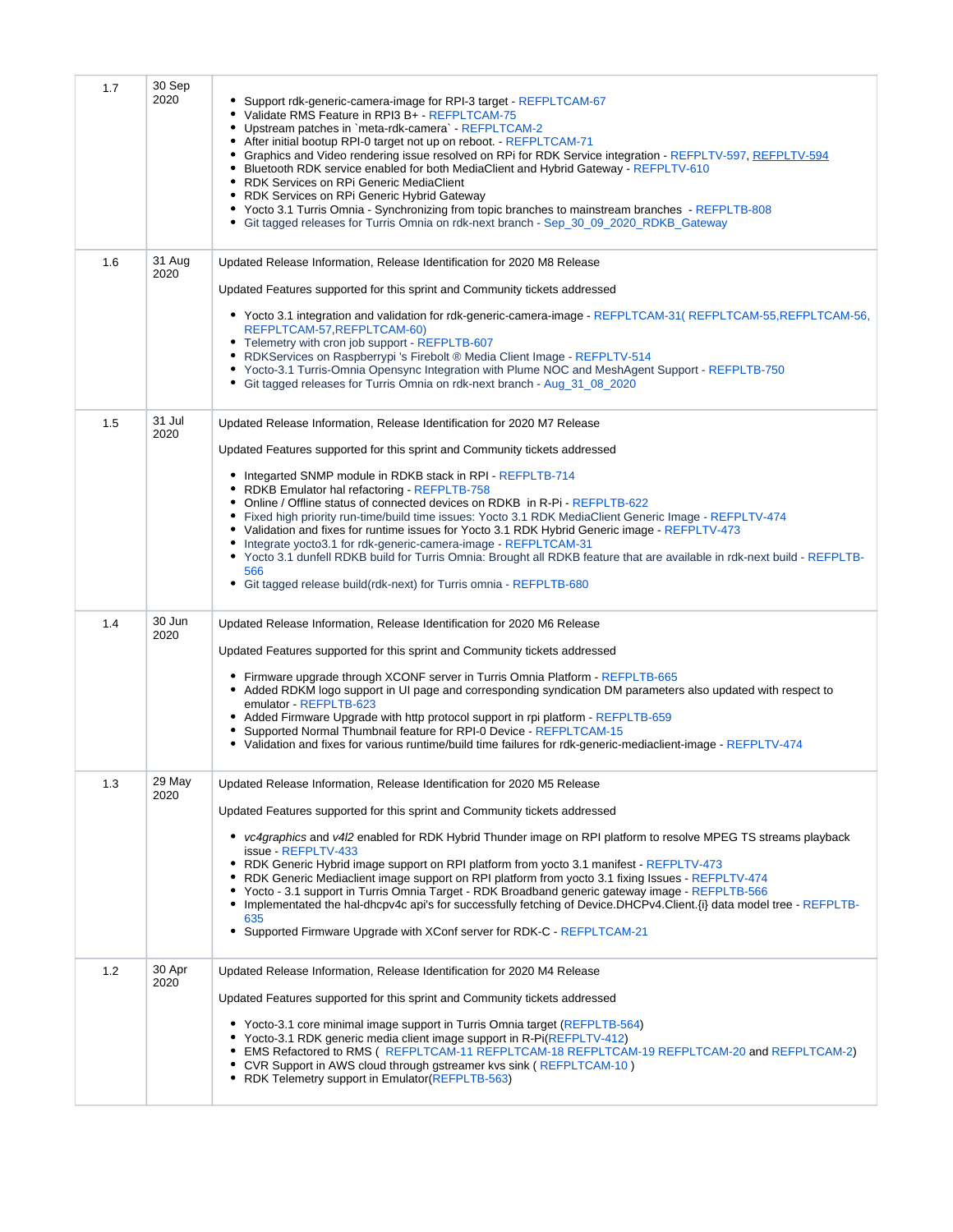| 1.1 | 31 Mar<br>2020 | Updated Release Information, Release Identification for 2020 M3 Release<br>Updated Features supported for this sprint and Community tickets addressed<br>Updated Known Issues and Limitations for<br>Band Steering Support in RPI - RDKB (REFPLTB-432)<br>Bring WebPA support for Turris Omnia - RDKB (REFPLTB-550)<br>• Continuous Video Recording (CVR) - RDKC (REFPLTCAM-10)                                                                                                                                          |
|-----|----------------|--------------------------------------------------------------------------------------------------------------------------------------------------------------------------------------------------------------------------------------------------------------------------------------------------------------------------------------------------------------------------------------------------------------------------------------------------------------------------------------------------------------------------|
| 1.0 | 02 Mar<br>2020 | Updated Release Information, Release Identification for 2020 M2 Release<br>Updated Features supported for this sprint and Community tickets addressed<br>• Super POD connectivity to Plume cloud server through Turris Omnia RDKB Gateway (REFPLTB-434)<br>• Wi-Fi Hostapd dynamic Configuration - Turris Omnia (REFPLTB-539)<br>• Emulator for Developer in rdk-next branch (REFPLTB-540 & REFPLTB-541)<br>• IO connector plugin in R-PI Thunder image (REFPLTV-393)<br>• Community Tickets (REFPLTB-528 & REFPLTB-487) |

#### **Contents**

[Introduction](#page-3-0) [Release Information](#page-3-1) [Hardware and Software Requirements](#page-5-0) [Hardware Requirements](#page-5-1) [Broadband](#page-5-2) [Video](#page-5-3) [Camera](#page-6-0) [System Requirements](#page-6-1) [Known Issues and Limitations](#page-6-2) [Camera](#page-6-3) [Video](#page-6-4) [Project Documentation](#page-6-5) [Technical Support contact](#page-7-0)

### <span id="page-3-0"></span>Introduction

This Release Notes document details for the delivery of version 2021 M2 for the RDK Reference Platform to the RDK Community

- 1. Release Feature Information
- 2. Software and Hardware requirements to build
- 3. Known limitations
- 4. Updated Platform Tickets

## <span id="page-3-1"></span>Release Information

Below is the list of release features supporting Turris Omnia, R-Pi, and Emulator platforms.

| S.<br>No. | Feature                                                                  | <b>Device</b> | <b>Profile</b> | <b>Tickets</b>                    | <b>Remarks</b> |
|-----------|--------------------------------------------------------------------------|---------------|----------------|-----------------------------------|----------------|
|           | Analyze and ensure the tiny<br>RDK Changes brought up in<br>Raspberry PI | R-Pi          | RDK-B          | Key<br>Summary<br>No issues found | <b>Status</b>  |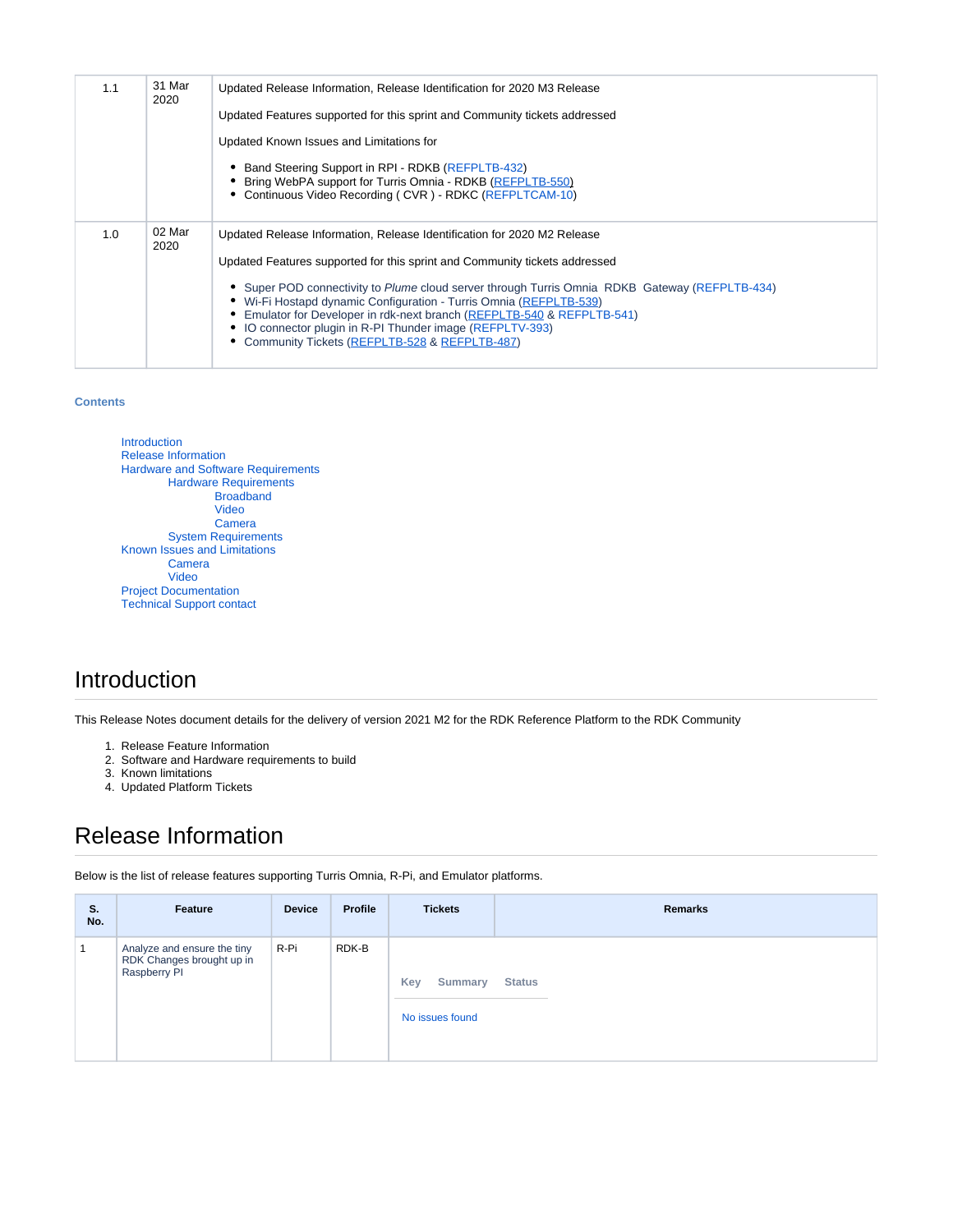| $\overline{2}$ | RDK-B Upgradation to R-Pi4                                            | R-Pi             | RDK-B       |                                                                             |
|----------------|-----------------------------------------------------------------------|------------------|-------------|-----------------------------------------------------------------------------|
|                |                                                                       |                  |             | Key<br><b>Summary</b><br><b>Status</b>                                      |
|                |                                                                       |                  |             | No issues found                                                             |
|                |                                                                       |                  |             |                                                                             |
| 3              | Yocto 3.1 Migration with<br>WebUI JST support in rpi3<br><b>Fixes</b> | R-Pi             | RDK-B       |                                                                             |
|                |                                                                       |                  |             | <b>Summary</b><br><b>Status</b><br>Key                                      |
|                |                                                                       |                  |             | No issues found                                                             |
|                |                                                                       |                  |             |                                                                             |
| 4              | ccsp-logagent fixes in rpi                                            | R-Pi             | RDK-B       |                                                                             |
|                |                                                                       |                  |             | Key<br><b>Summary</b><br><b>Status</b>                                      |
|                |                                                                       |                  |             | No issues found                                                             |
|                |                                                                       |                  |             |                                                                             |
| $\,$ 5 $\,$    | TR-069 Data Parameters<br>Support- GPV, SPV for RPI                   | R-Pi             | RDK-B       | REFPLTB-928 - Getting issue details<br><b>STATUS</b>                        |
| 6              | Extensible SDK (eSDK)<br>support for Turris Omnia<br>Phase2           | Turris-<br>Omnia | <b>RDKB</b> | REFPLTB-584 - Getting issue details<br><b>STATUS</b>                        |
| $\overline{7}$ | Community / BD /<br><b>TDK Tickets</b>                                | Raspberr<br>ypi  | RDK-B       |                                                                             |
|                |                                                                       |                  |             | REFPLTB-951 - Getting issue details<br><b>STATUS</b>                        |
|                |                                                                       |                  |             |                                                                             |
|                |                                                                       |                  |             |                                                                             |
|                |                                                                       |                  |             |                                                                             |
| 8              | RDKC Use case(RMS and<br>CVR) feature validation with<br>libcamera    | Raspberr<br>ypi  | RDK-C       | REFPLTCAM-115 - Getting issue details<br><b>STATUS</b>                      |
|                |                                                                       |                  |             | REFPLTCAM-108 - Getting issue details<br><b>STATUS</b>                      |
| 9              | Pipewire support                                                      | Raspberr<br>ypi  | RDK-C       | REFPLTCAM-116 - Getting issue details<br><b>STATUS</b>                      |
| 10             | Yocto 3.1 stabilization                                               | Raspberr<br>ypi  | RDK-V       |                                                                             |
|                |                                                                       |                  |             | key<br>summary<br>status                                                    |
|                |                                                                       |                  |             |                                                                             |
|                |                                                                       |                  |             | ◬<br>Jira project doesn't exist or you don't have permission to view<br>it. |
|                |                                                                       |                  |             | View these issues in Jira                                                   |
|                |                                                                       |                  |             |                                                                             |
|                |                                                                       |                  |             |                                                                             |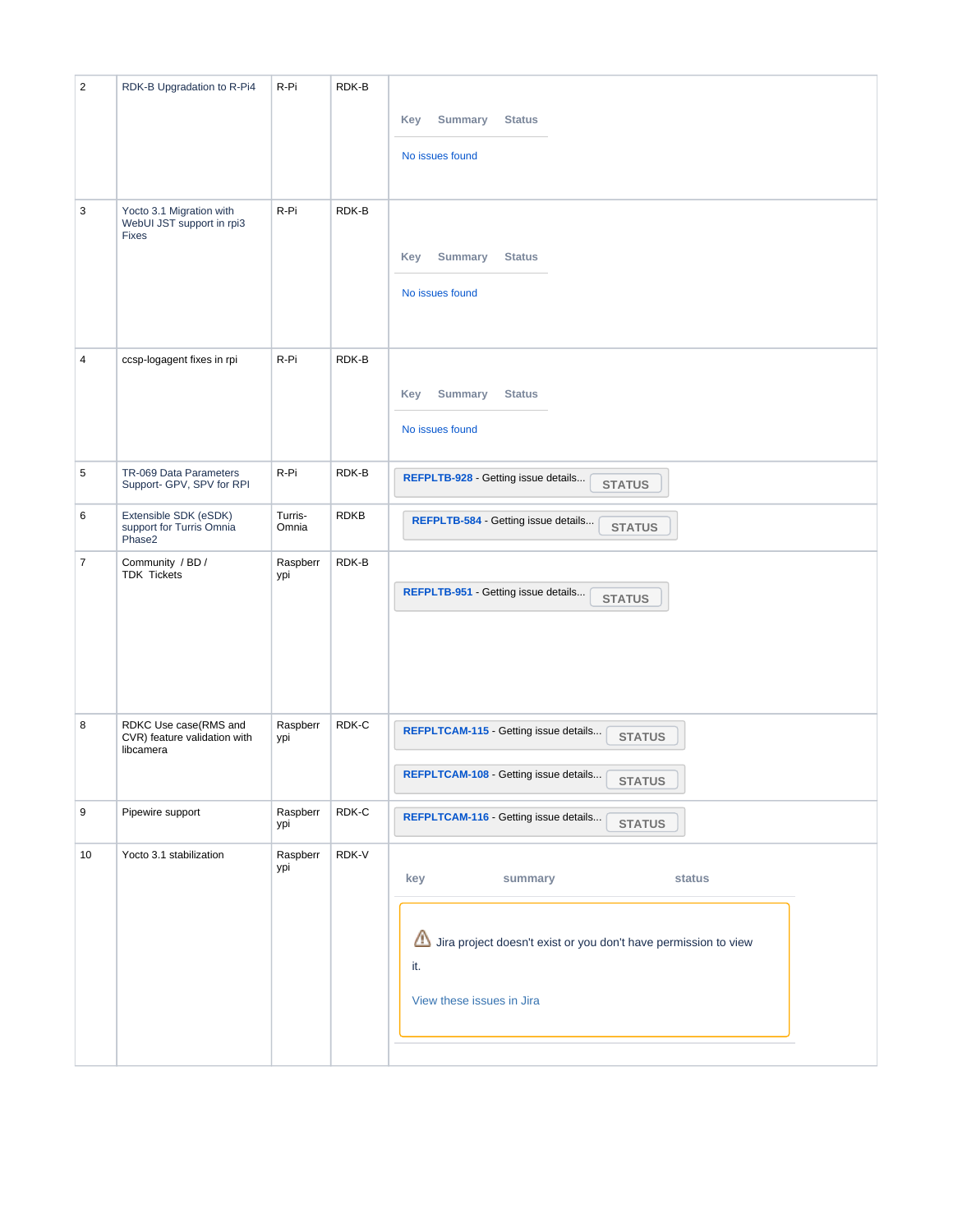| 11 | RDK Services stabilization | Raspberr<br>ypi | RDK-V | key<br>summary<br>status<br>◬<br>Jira project doesn't exist or you don't have permission to view<br>it.<br>View these issues in Jira |  |
|----|----------------------------|-----------------|-------|--------------------------------------------------------------------------------------------------------------------------------------|--|
| 12 | eSDK support               | Raspberr<br>ypi | RDK-V | key<br>status<br>summary<br>Jira project doesn't exist or you don't have permission to view<br>it.<br>View these issues in Jira      |  |
| 13 | <b>Community Tickets</b>   | Raspberr<br>ypi | RDK-V | key<br>status<br>summary<br>⚠<br>Jira project doesn't exist or you don't have permission to view<br>it.<br>View these issues in Jira |  |

### <span id="page-5-0"></span>Hardware and Software Requirements

### <span id="page-5-1"></span>Hardware Requirements

#### <span id="page-5-2"></span>**Broadband**

Supported software and hardware

- Preferred 2.4GHZ WIFI adapter for Emulator: Tenda 150Mbps Wireless PICO USB Adapter with RT5370 chipset (W311MI) (or) Preferred 2.4GHZ WIFI adapter for Emulator: TP-Link AC1200 Wireless Dual Band USB Adapter (Archer T4U)
- Preferred 5GHZ WIFI adapter for Emulator/RPI: TP-Link AC1200 Wireless Dual Band USB Adapter (Archer T4U)
- Preferred xfinity-wifi 2.4GHZ WIFI adapter for RPI: TP-LINK TL-WN823N 300Mbps Mini Wireless N USB Adapter
- New dongle Ultra-fast 1300 (867+400) mbps wireless speed with 802.11ac
- Turris Omnia Target for Wi-Fi Extender functionality
- USB to Ethernet
- Desktop PCs
- 8 GB SD-Card

#### <span id="page-5-3"></span>**Video**

- Raspberrypi 3 Model B+ 1 No.
- Power Supply (Output: 5V 2A) 1 No.
- HDMI Supported TV 1 No.
- HDMI cable 1 No.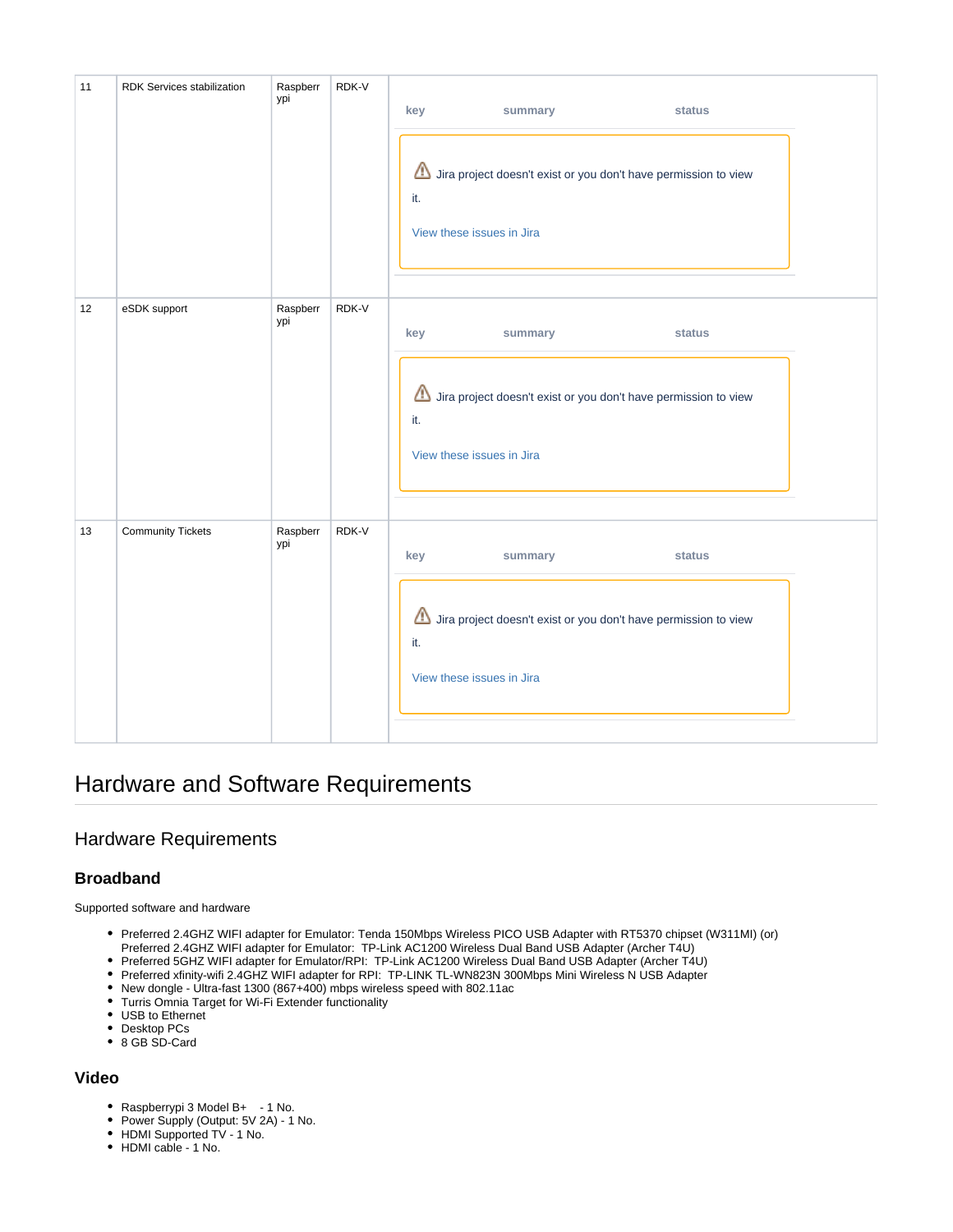- Micro SD Card 1 No.
- Card Reader 1 No.
- Keyboard 1 No.

#### <span id="page-6-0"></span>**Camera**

- Raspberrypi 3 Model B+ 1 No.
- RPI-3 ribbon cable with RPI 2.1 camera module 1No.
- Power Supply (Output: 5V 2A) 1 No.
- HDMI Supported TV 1 No.
- HDMI cable 1 No.
- Micro SD Card 1 No.
- Card Reader 1 No.
- Keyboard 1 No.

#### <span id="page-6-1"></span>System Requirements

• [How to Build#SettinguptheHostEnvironment](https://wiki.rdkcentral.com/display/RDK/How+to+Build#HowtoBuild-SettinguptheHostEnvironment) - This Link provides the Software and System requirements for both Yocto 2.2 (Morty) and Yocto 3.1 (Dunfell) builds

### <span id="page-6-2"></span>Known Issues and Limitations

#### <span id="page-6-3"></span>Camera

- RMS and CVR validation with libcamera works only with SD resolution.
- Observed 2 to 3 sec's of glitches in RMS with RTSP validation using both v4l2 and libcamera

### <span id="page-6-4"></span>Video

Dunfell RPI image

- playback from rmfApp is not consistent. Upon several attempts, failure cases are encountering Network error
- RMF playback-related TDK test cases are failed
- Adaptive stream playback from aamp-cli and from UI are crashed with a segmentation fault
- Dunfell build fails at do\_compile of wpeframework-clientlibraries recipe
- Cobalt crashes on launching from UI or Controller UI
- Metrological apps take more time to load its home screen

## <span id="page-6-5"></span>Project Documentation

Below is the list of supporting documents that are part of the release

| Build<br>Instructi<br>ons | Camera<br>• RDK-C rdk-next Yocto 3.1 dunfell build for Raspberrypi                                                                                                                                                                                                                                  | The wiki links provided here give the Linux commands to setup Yocto<br>Project build framework's workspace and to generate RDK images.                                                        |
|---------------------------|-----------------------------------------------------------------------------------------------------------------------------------------------------------------------------------------------------------------------------------------------------------------------------------------------------|-----------------------------------------------------------------------------------------------------------------------------------------------------------------------------------------------|
|                           | Video                                                                                                                                                                                                                                                                                               |                                                                                                                                                                                               |
|                           | • Release build - Yocto Build Instructions - RPi - RDK Video - 2021 - M2<br>• Latest rdk-next RPi build<br>• RDK-V (Raspberry Pi) Yocto Build Instructions - Morty<br>• RDK-V rdk-next Yocto 3.1 dunfell build for Raspberrypi                                                                      |                                                                                                                                                                                               |
|                           | <b>Broadband</b>                                                                                                                                                                                                                                                                                    |                                                                                                                                                                                               |
|                           | Release(Dunfell) - RPI 3B/3B+ Model Reference Platform<br>General (Morty) - RDK-B Raspberrypi - Host SetUp and Build<br>Instructions#BRaspberrypi-HostSetUpandBuildInstructions-<br>BRaspberrypi-HostSetUpandBuildInstructions-YoctoBuildSteps<br>RPI 4B(dunfell) - RPI 4B Model Reference Platform |                                                                                                                                                                                               |
| High<br>Level<br>Design   | Broadband - RPI                                                                                                                                                                                                                                                                                     | An high level design document which explains the design flow of each and<br>every feature also covers Design Considerations, Architecture, Data<br>Model. Limitations and Future Enhancements |